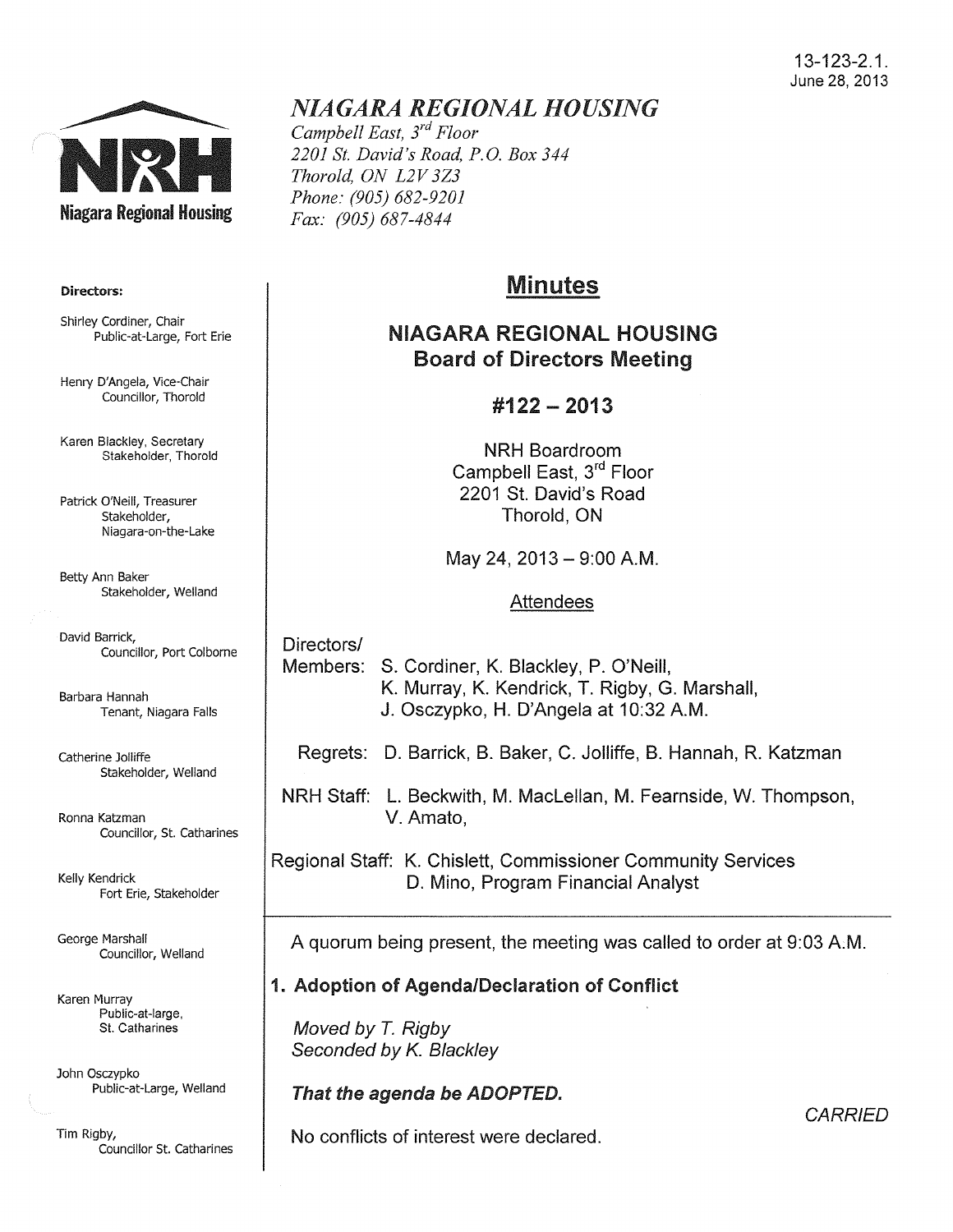#### 2. Approval of Minutes

2.1. Minutes of the April 26, 2013 Meeting

Moved by *K.* Murray Seconded by *K.* Kendrick

#### That the minutes of the May 24, 2013 meeting be ADOPTED.

**CARRIED** 

#### Business Arising

#### 2.2. Smoking By-Law

Item 4.4. in minutes of last meeting regarding report to PHSS about Smoking bylaw. Staff have advised Public Health that all NRH buildings display signage indicating that there is no smoking in public areas within the building or within 9 meters of public entrances: NRH partners with Public Health on smoking cessation program. NRH is investigating the possibility of making Fitch Street a non-smoking building.

#### 3. New Business

#### 3.1. NRH Website, Selection System and Priorities- Report 13-122-3.1.

M. Fearnside provided a general overview of the upgrades made to the NRH website related to accessibility; more detailed information is now available on the modified features of the housing provider buildings and units; the website was also reviewed from an applicant and housing provider perspective.

M. Fearnside made a presentation, for information purposes, on the challenges of establishing priority groups; Priority groups account for 5% of the waitlist yet they receive more than 50% of the available units.

The priority groups (SPP, H&S, and HML) move the chronological applicants further down the waiting list; chronological are waiting longer periods for housing and are receiving less of the available units.

M. Fearnside reviewed the challenges associated with reviewing and approving applications for Health & Safety. There is heavy reliance on doctor's letters to support the application. These letters must be very specific and must substantiate how moving will greatly improve the health of the applicant. Most letters are very general and staff are put in the position of making health decisions that they are not qualified to do.

It was suggested that perhaps a Public Health Nurse Practitioner could evaluate H&S applications and complete a form.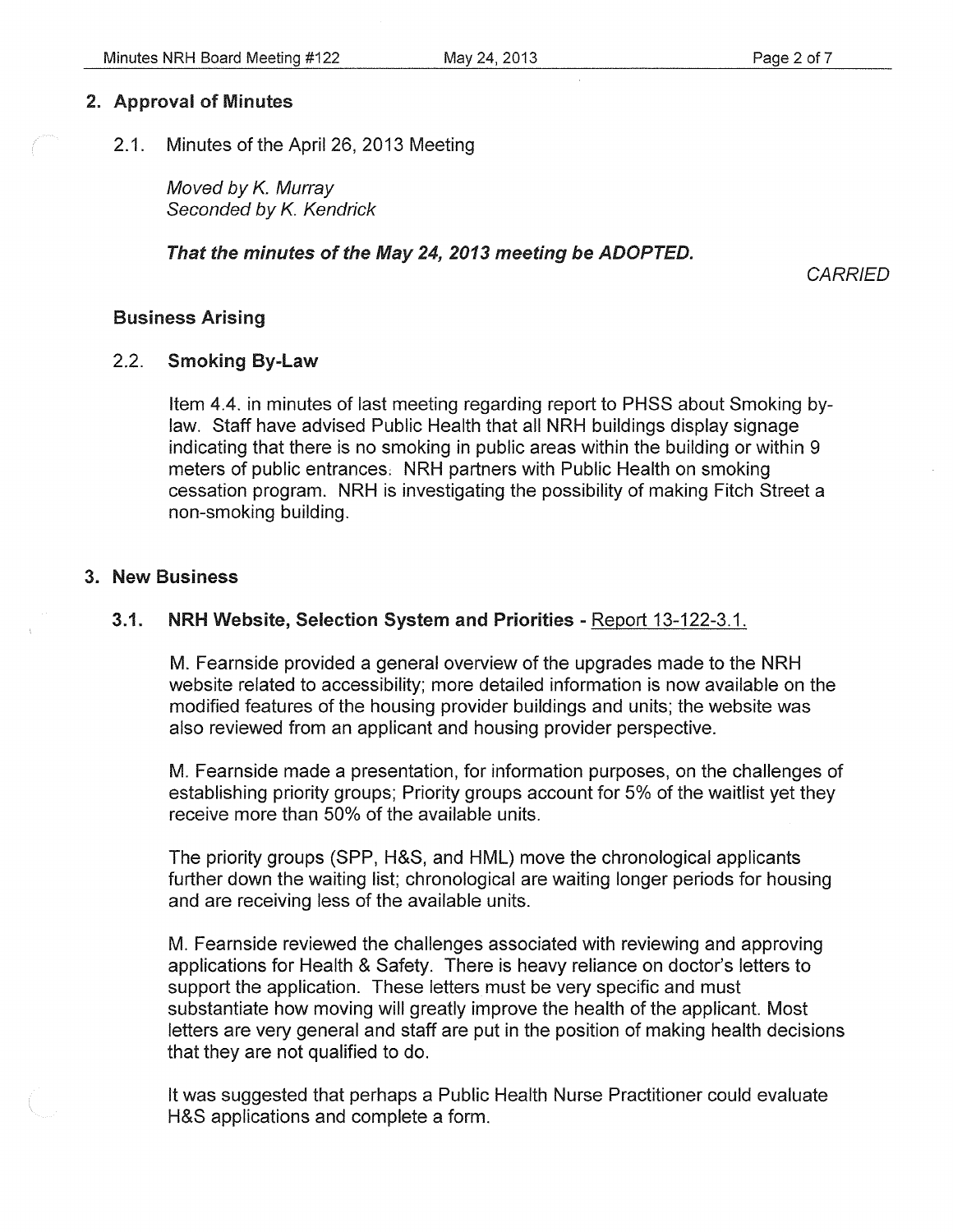All categories on the waitlist are increasing due to need. Many on the list, particularly seniors would probably qualify for H&S, but not all apply for it, for whatever reasons.

Another issue is that of overhoused tenants, who although not a priority group, are living in units that are not appropriate for their household size. There are backlogs trying to accommodate these households in alternate units. Under the current process for overhoused, on average, it takes up to five years for an overhoused household to move.

A board report will be submitted to the board for establishing priority groups, in the near future.

#### 3.2. Selection System for Applicants – Report 13-122-3.2.

Moved by K. Kendrick Seconded by T. Rigby

That the NRH Board of Directors APPROVES the following:

- 1. That the current chronological waiting list selection system be maintained; and,
- 2. That a choice-based pilot project be implemented for modified units.

**CARRIED** 

#### 3.3. Vineland Co-op- Report 13-122-3.3.

Moved by K. Murray Seconded by K. Blackley

That Niagara Regional Housing Board APPROVES the removal of one vacant 2-bedroom market unit from Vineyard Co-operative Homes' stock for conversion to office space.

**CARRIED** 

#### 3.4. End of Operating Agreements (EOA)- Report 13-122-3.4

A report on expiring operating agreements was presented to the board. Housing providers' operating agreements will start to expire in the near future with Federal providers starting in 2014; Federal/Provincial providers in 2020; and Provincial providers will starting in 2026.

When operating agreements expire, any associated federal funding also ends. Service managers are required to maintain a certain number of geared-to-income units (service level standards) and there are concerns as to the service manager role and responsibilities once the operating agreements and mortgages end. Clarity on service manager obligations has been requested from the Province.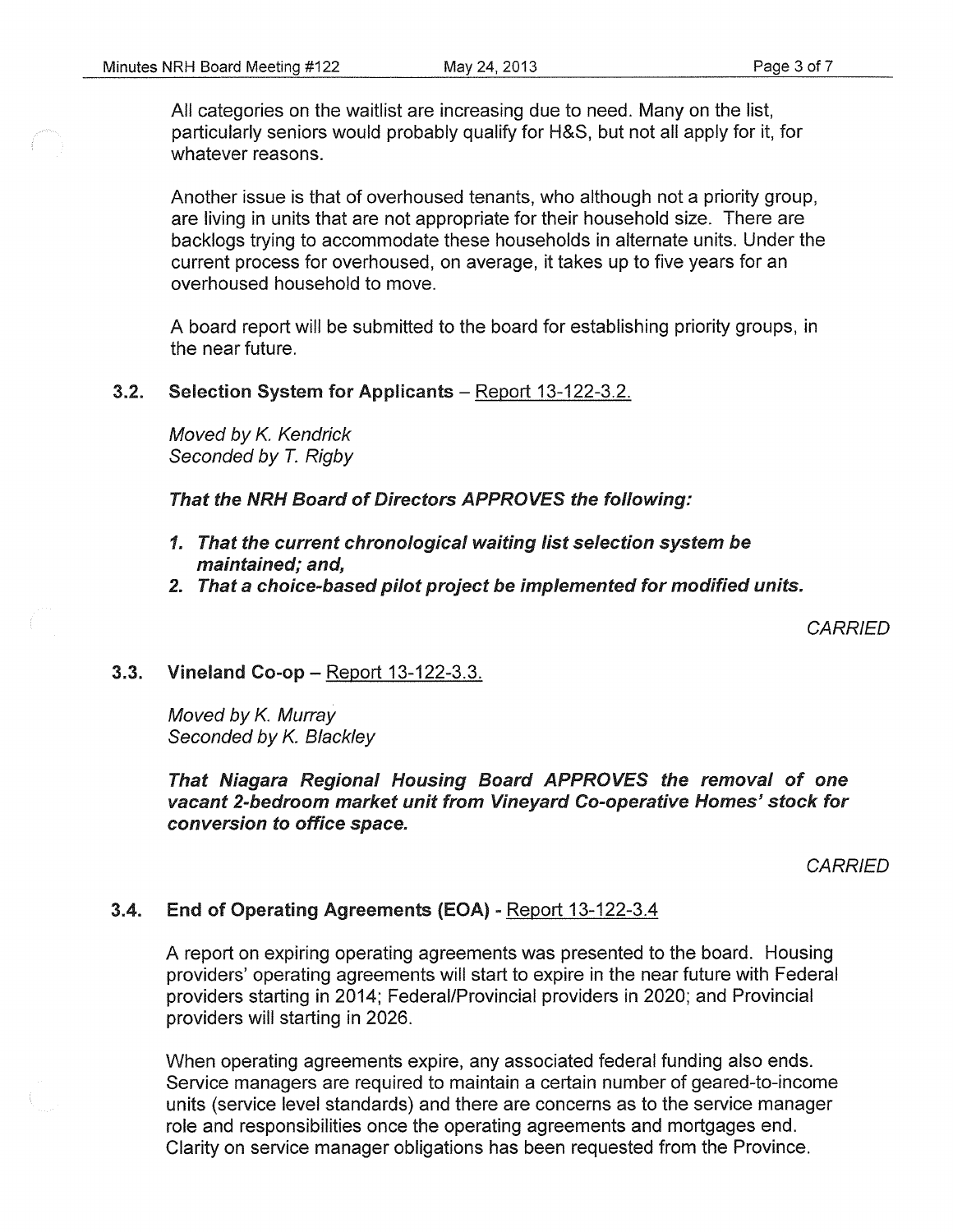The Federal providers are not included in NRH service level standards. When their agreements, mortgages, and subsidies end, our relationship with the federal providers will also end. It is in the service manager's best interest, however, to ensure the federal housing providers remain financially viable when their agreements end so that they can continue to provide affordable housing.

Staff assessment of the Federal housing providers indicates that all will be financially viable at the end of the agreements, with the exception of 3 who have a high rentgeared-to-income percentage in their units. Staff will be working with these federal providers to put a plan in place to ensure they remain financially viable when their agreements expire.

Moved by K. Murray Seconded by T. Rigby

### That the NRH Board RECEIVES report 13-122-3.4,. EOA for information

**CARRIED** 

Staff was requested to insert housing provider names in place of ABC's in Appendix B of 13-122-3.4.

Action by: M. Fearnside

#### 3.5. Housing & Homelessness Action Plan Priorities & Governance – Report 13-122-3.5.

A draft diagram to replace the one on page 7, Appendix A of the report was distributed. Since printing of this report, the title of Niagara's plan has been changed to A Home for All.

Action items will be incorporated into the NRH Business Plan.

H. D'Angela joined the meeting at 10:32 A.M.

### 3.6. NRH 2013 Market Rents- Report 13-122-3.6.

Staff reviewed highlights of the report which will affect about 6.3% of NRH households who are paying Market Rents. Current market rents for bachelor units in Weiland and detached family homes in Niagara Falls are considerably less than affordable rents in those two areas/for the same unit size. It is recommended that rents for these two dwelling types be phased in over a two year period. For all other units, the proposed rent increase will become effective after the usual 90 notice.

Moved by K. Blackley Seconded by G. Marshall

That Niagara Regional Housing (NRH) Board of Directors APPROVES the proposed 2013 Market Rents for the owned units, effective September 1, 2013 as highlighted in Appendix "B" of report 13-122-3.6.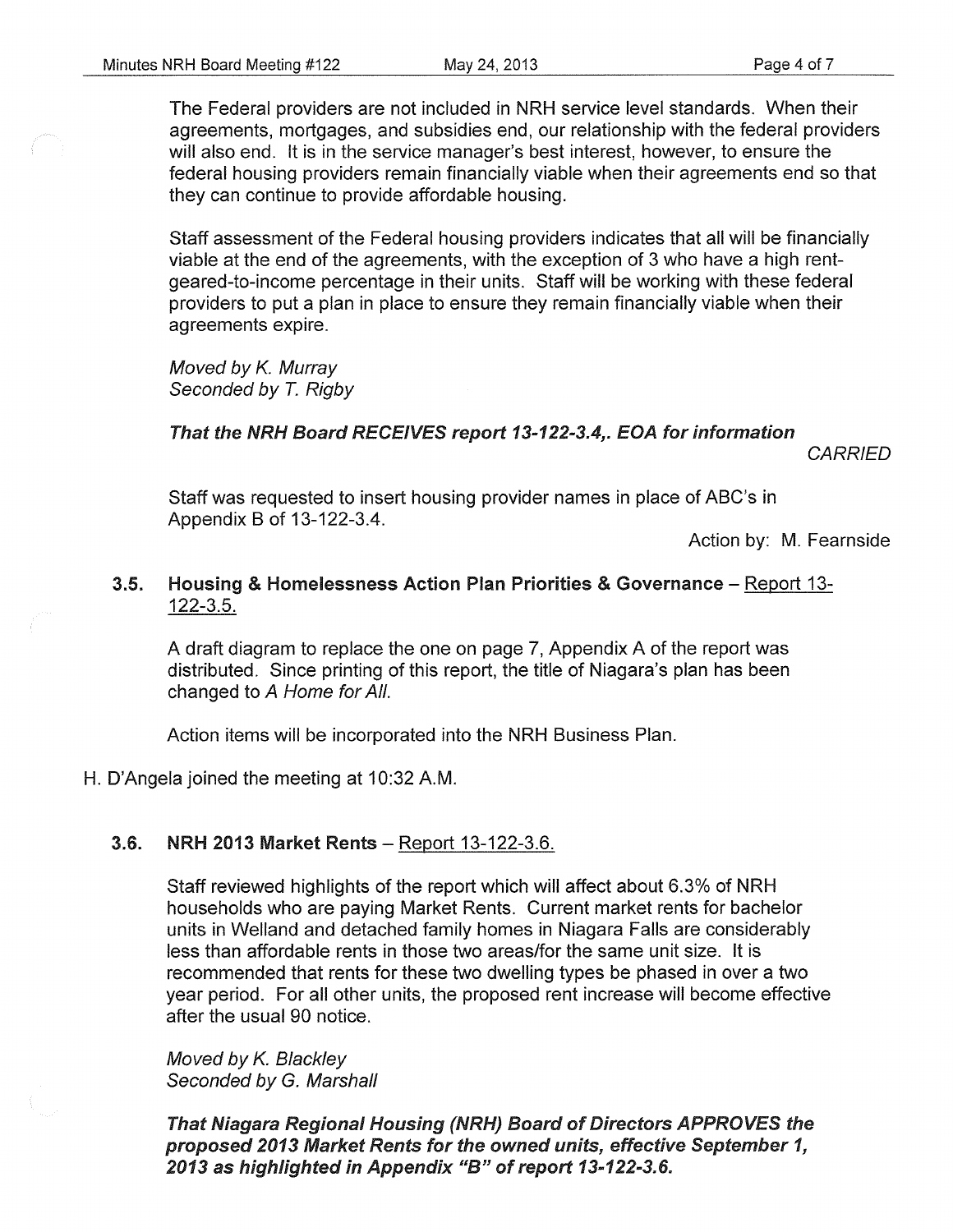**CARRIED** 

#### 3.7. Banking Resolution - Report 13-122-3.7.

Moved by *T.* Rigby Seconded by H. D'Angela

That, Niagara Regional Housing Board of Directors APPROVES: 1) Signing authority for the corporation as defined in this report; and, 2) Signing of the Master Client Agreement with the Royal Bank.

**CARRIED** 

#### 3.8. Updated Director Handbooks

New Director Handbooks were distributed

#### 4. General Manager's Report

#### 4.1. Financial Statements as at April 30, 2013 - Report 13-122-4.1.

Moved by *P.* O'Neill Seconded by K. Blackley

#### That the NRH Board of Directors APPROVES the financial statements as at April 30, 2013.

**CARRIED** 

Currently there are no areas of concern. Page 2 provides a statement of "below the line" items. Chris McQueen, Director of Financial Management and Planning & Deputy Treasurer, will be making a presentation on these items at the next meeting.

### 4.2. Model Validation and Forecasting - Affordable Housing Programs

NRH was asked to have an independent 3<sup>rd</sup> party validate a model that compares three program costs (owned units/ housing provider units/ rent supplement program units) and future projections for the same. Consultant cost will be just under 50,000+tax; KPMG was the successful bidder.

Moved by T. Rigby Seconded by P. O'Neill

That the NRH Board of Directors APPROVES moving forward with KPMG as consultant for the Model Validation project.

CARRIED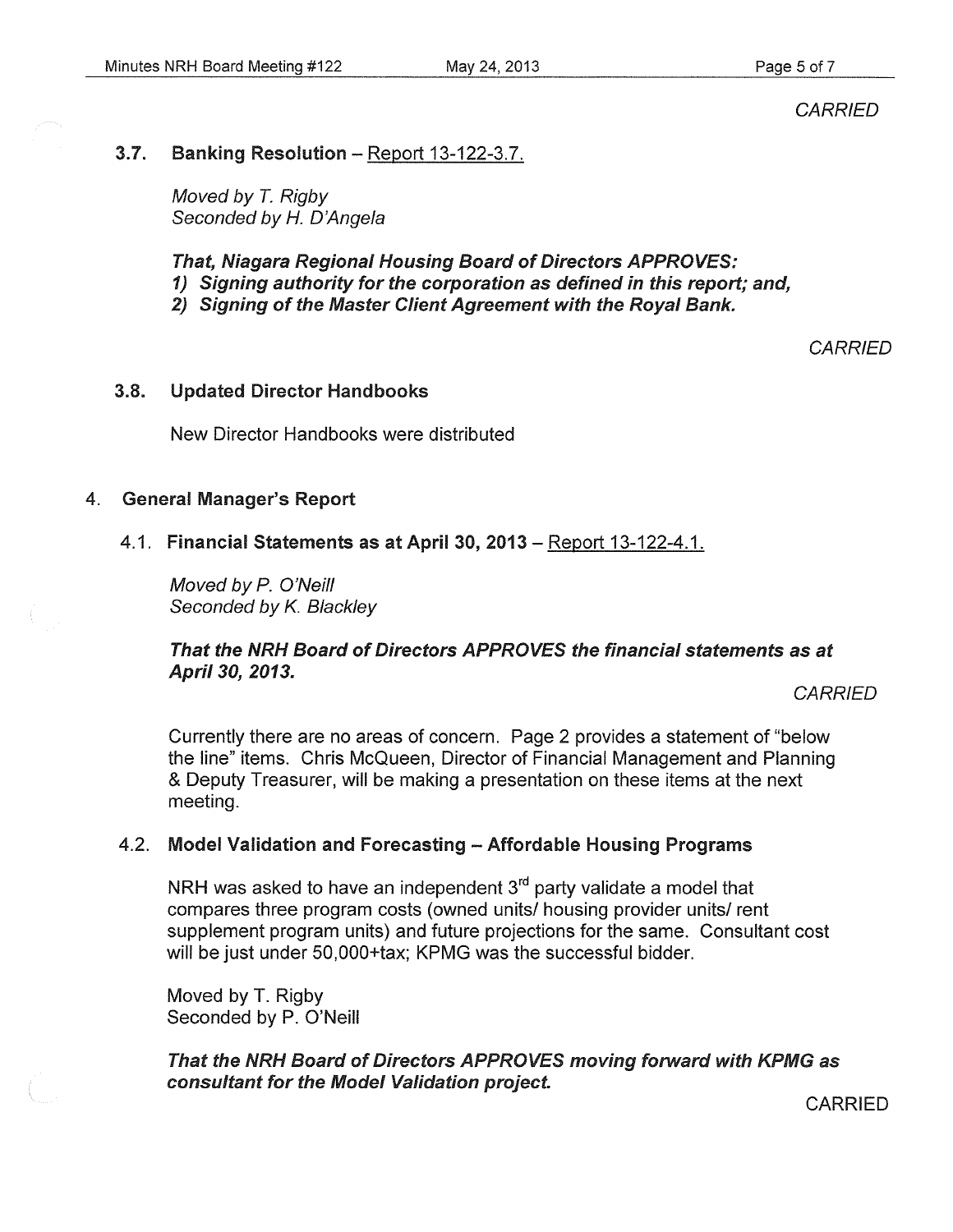### 5. Chair's Report

S. Cordiner thanked K. Murray for her excellent work and enabling a smooth transition of duties of Chair.

D. Barrick is taking part in "4 Buds in a Bunky" charity event. And T. Rigby was wished a happy birthday for tomorrow.

6. Closed Session - not required

### 7. Committee Reports

### 7.1. Appeals Minutes of the April 16 & 30, 2013 hearings Appeal Hearings were provided for information.

7.2. Investment Committee, H. D'Angela, Chair Minutes of the August 9, 2012 meeting were provided for information.

Moved by K. Kendrick Seconded by *H.* D'Angela

That the NRH Board of Directors RECEIVES the committee reports.

*CARRIED* 

## 8. For Information

8.1. Action Items from Previous Meetings

### Correspondence/Media

No other information was reported.

- 9. **BREAK** Not required
- 10. Presentation see items 3.1.

### 11. Other Business

There was no other business